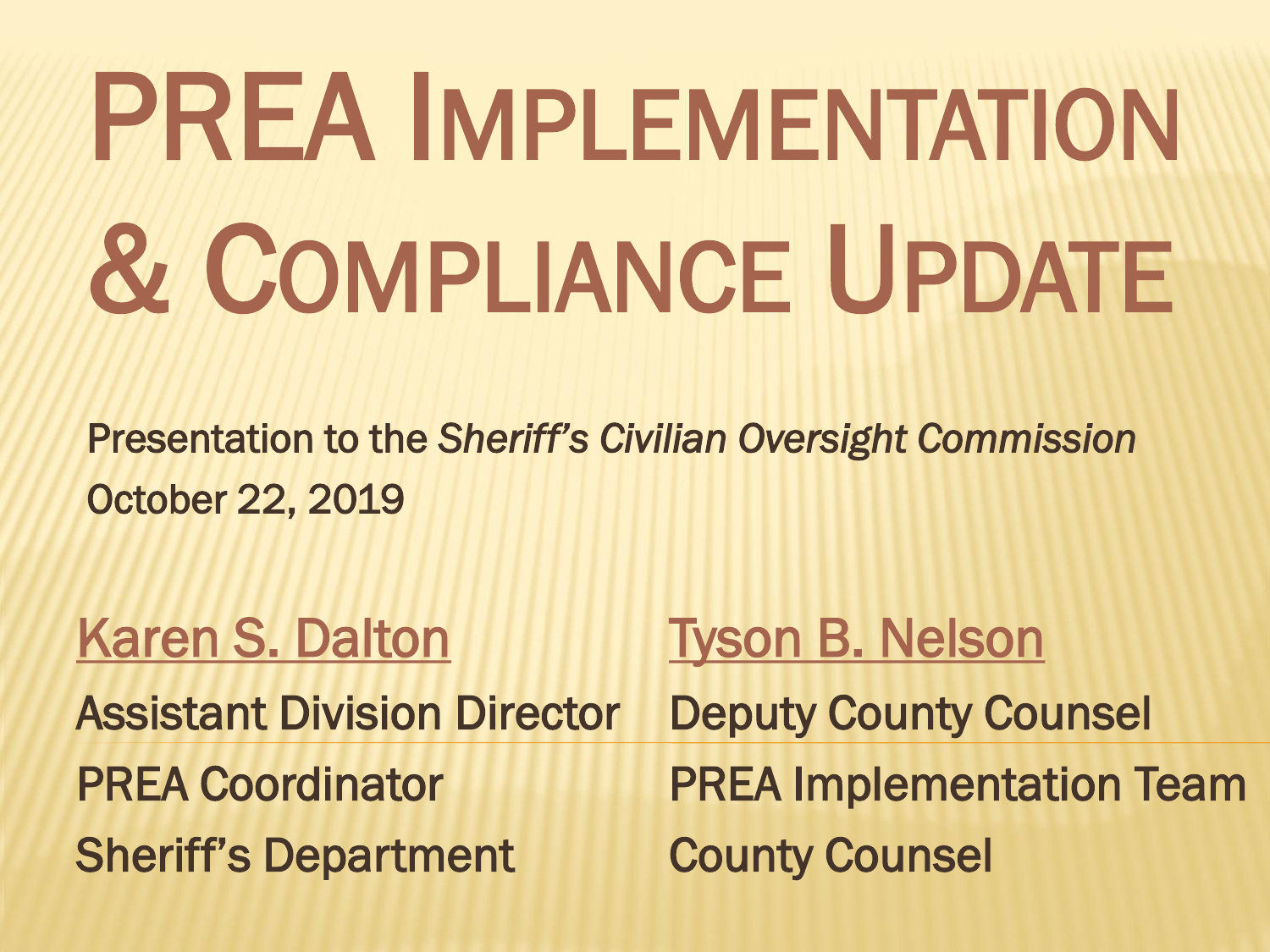#### PREA – BRIEF OVERVIEW

 Prison Rape Elimination Act of 2003 (PREA) is a federal law that mandates zero tolerance of sexual abuse & sexual harassment while incarcerated.

 PREA Standards were issued by the Department of Justice in 2012.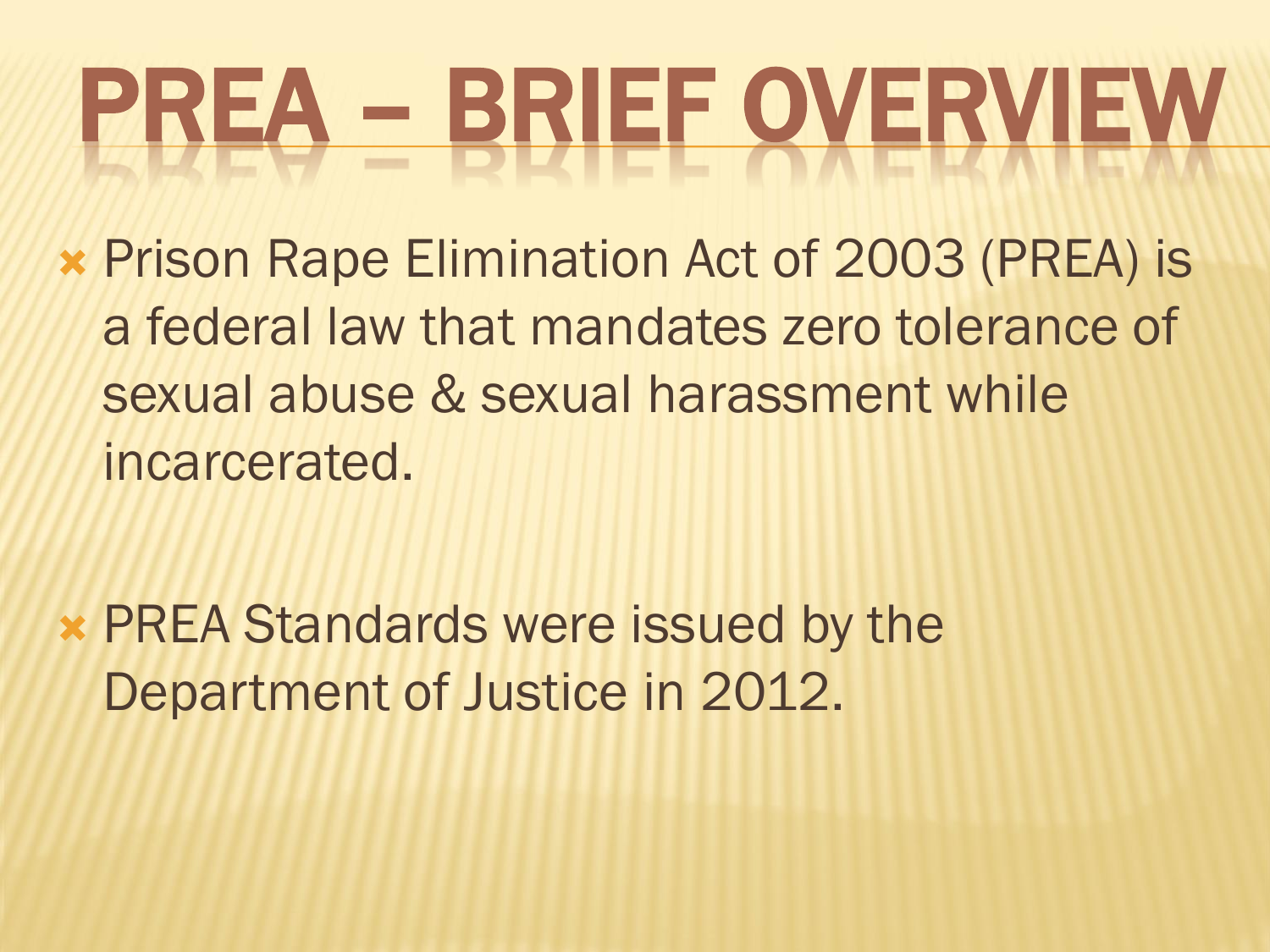# SHERIEES DIRECTIVE

 Sheriff directed that CRDF be audit-ready by December 2019.

 Sheriff temporarily authorized PREA-specific positions at CRDF to fully implement the facility-specific PREA standards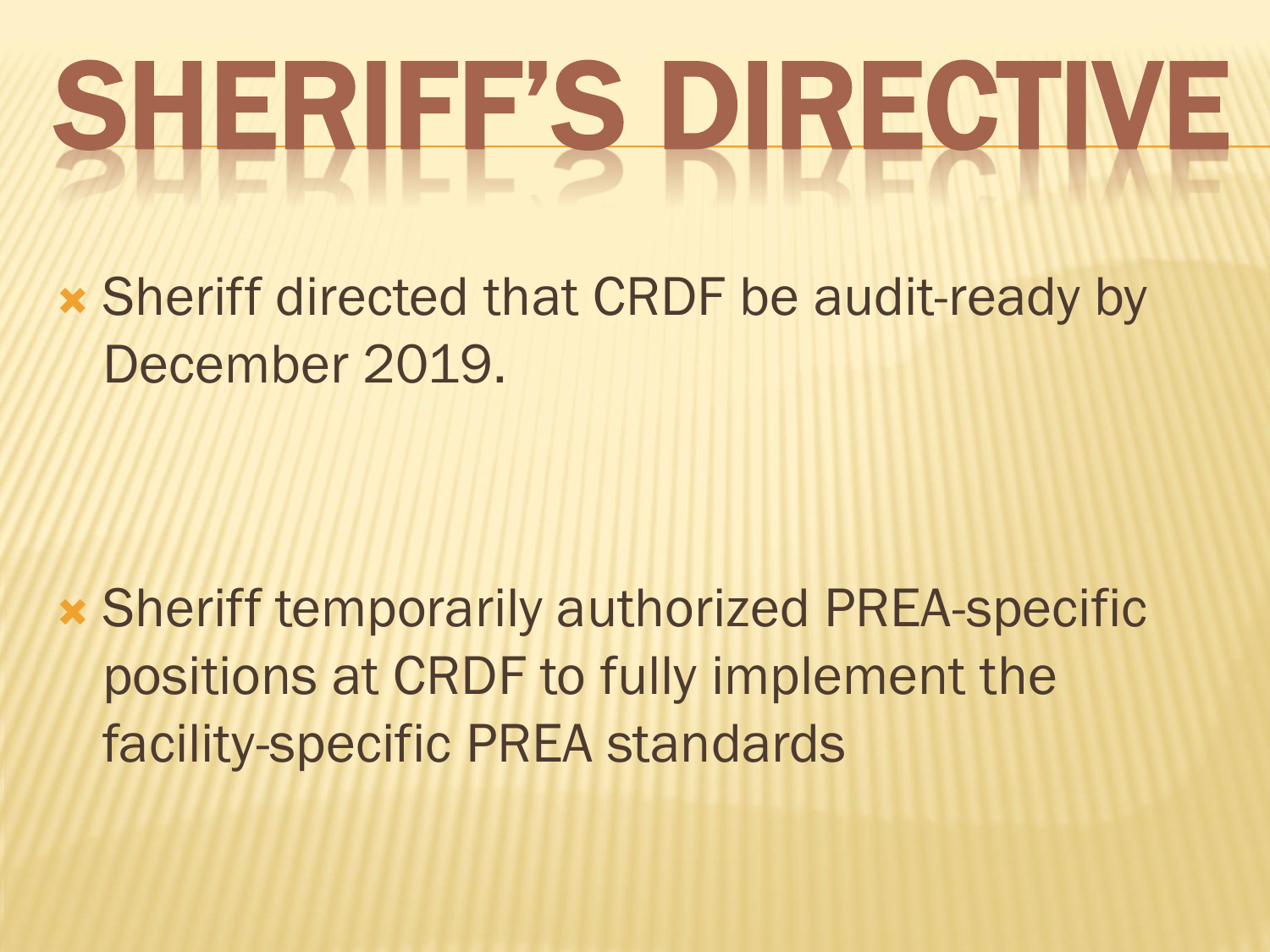#### PREA STANDARD BREAKDOWN

- Prison/jails must comply with 320 Standards/Provision/Sub-Provisions
- Provision Breakdown:
	- 23 Do Not Apply to LASD
	- 98 Agency
	- + 199 CRDF-specific\*

\* Many CRDF-specific provisions require an agency-wide policy, so where CRDF may be Audit-Ready on many provisions, LASD may not be without policy/revised policy in place.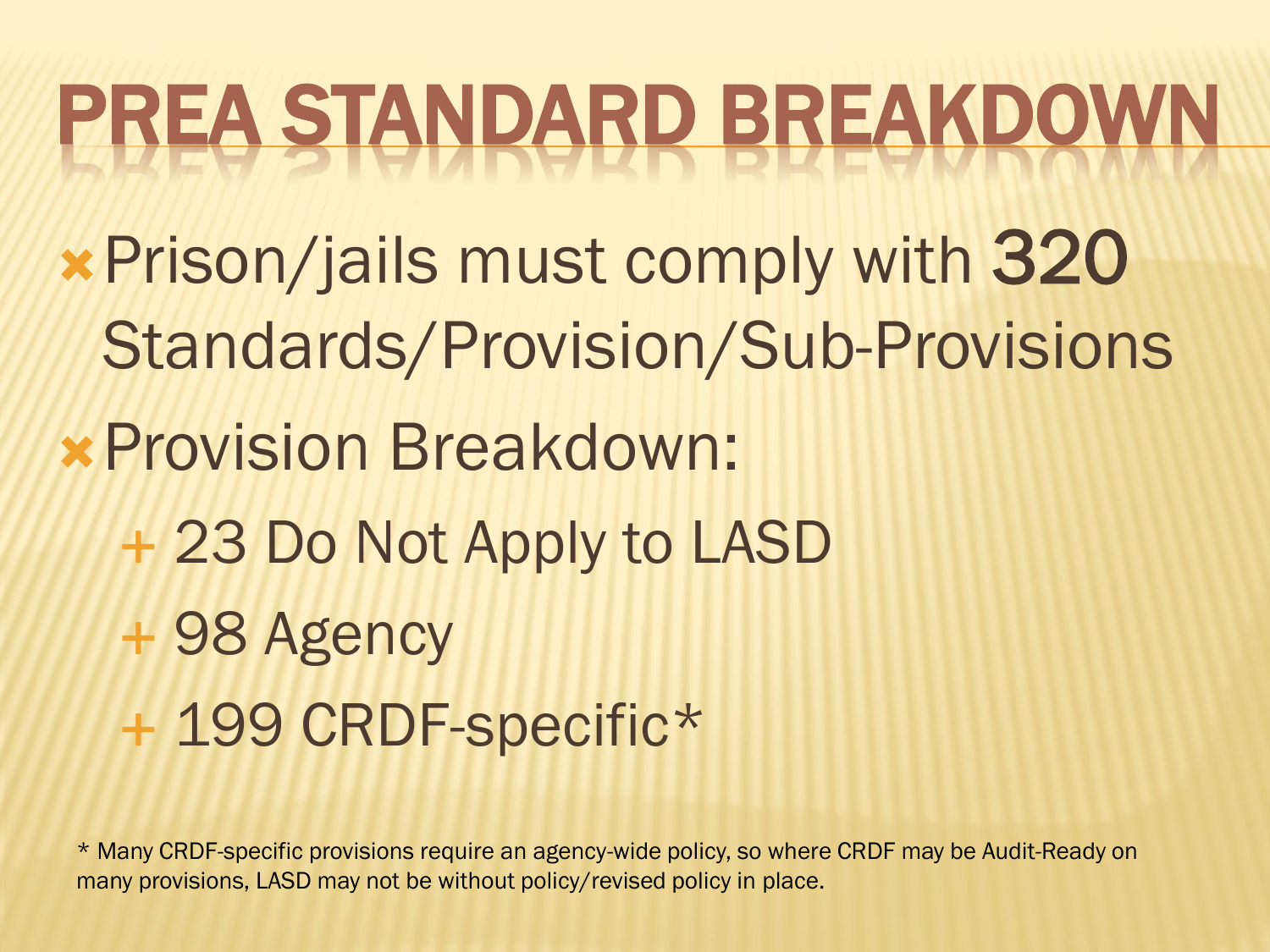## CRDE COMPLIANCE

 199 Provisions + 104 Audit-Ready 74 In-Progress 21 Non-Compliant



As of October 16, 2019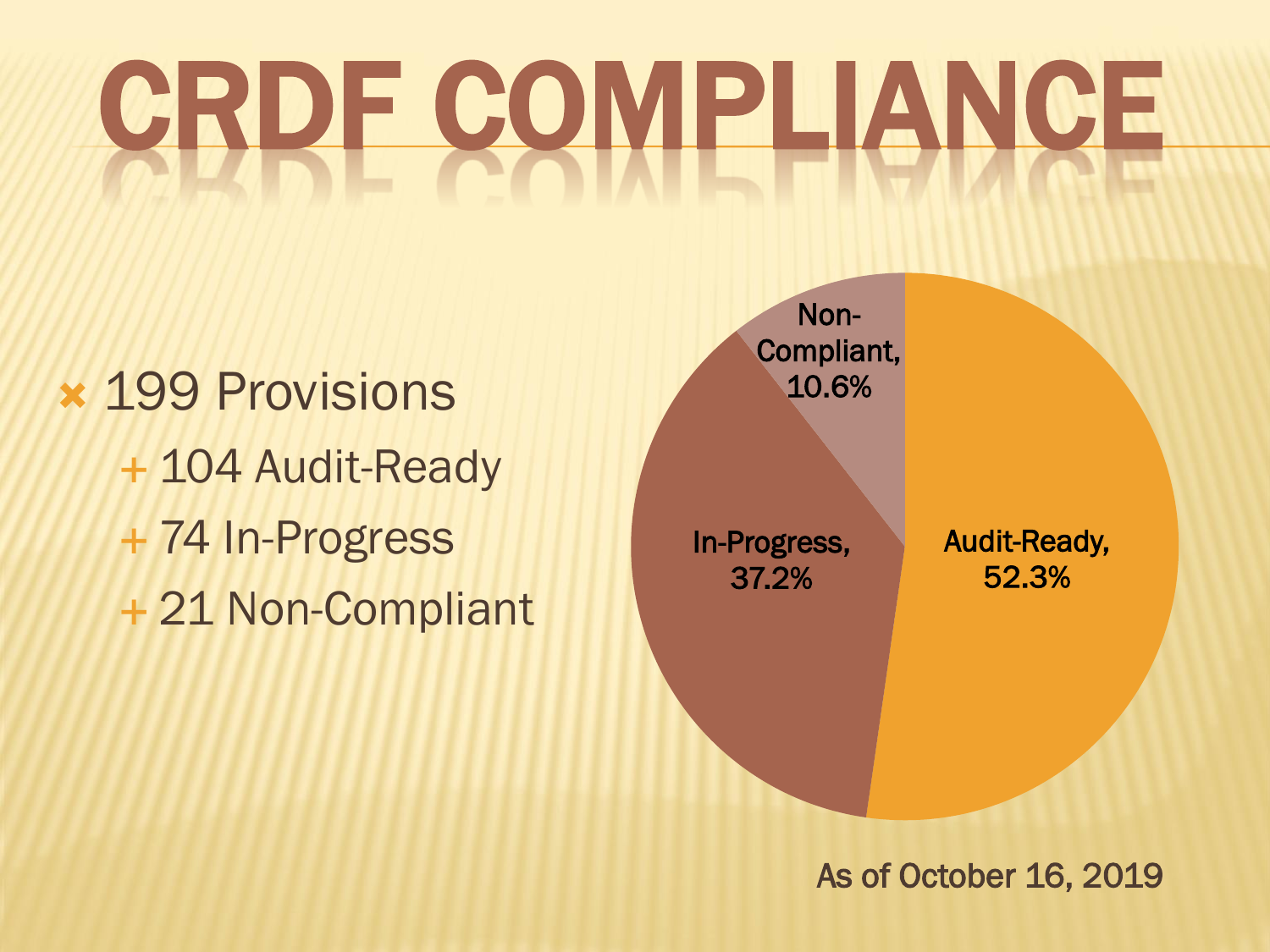# GRDE HIGHLIGHTS

- PREA risk screening assessment at intake
- Comprehensive education for most inmates
- Staff training
- Blind spot assessment
- Facility modification assessment
- Creation of detailed staffing plan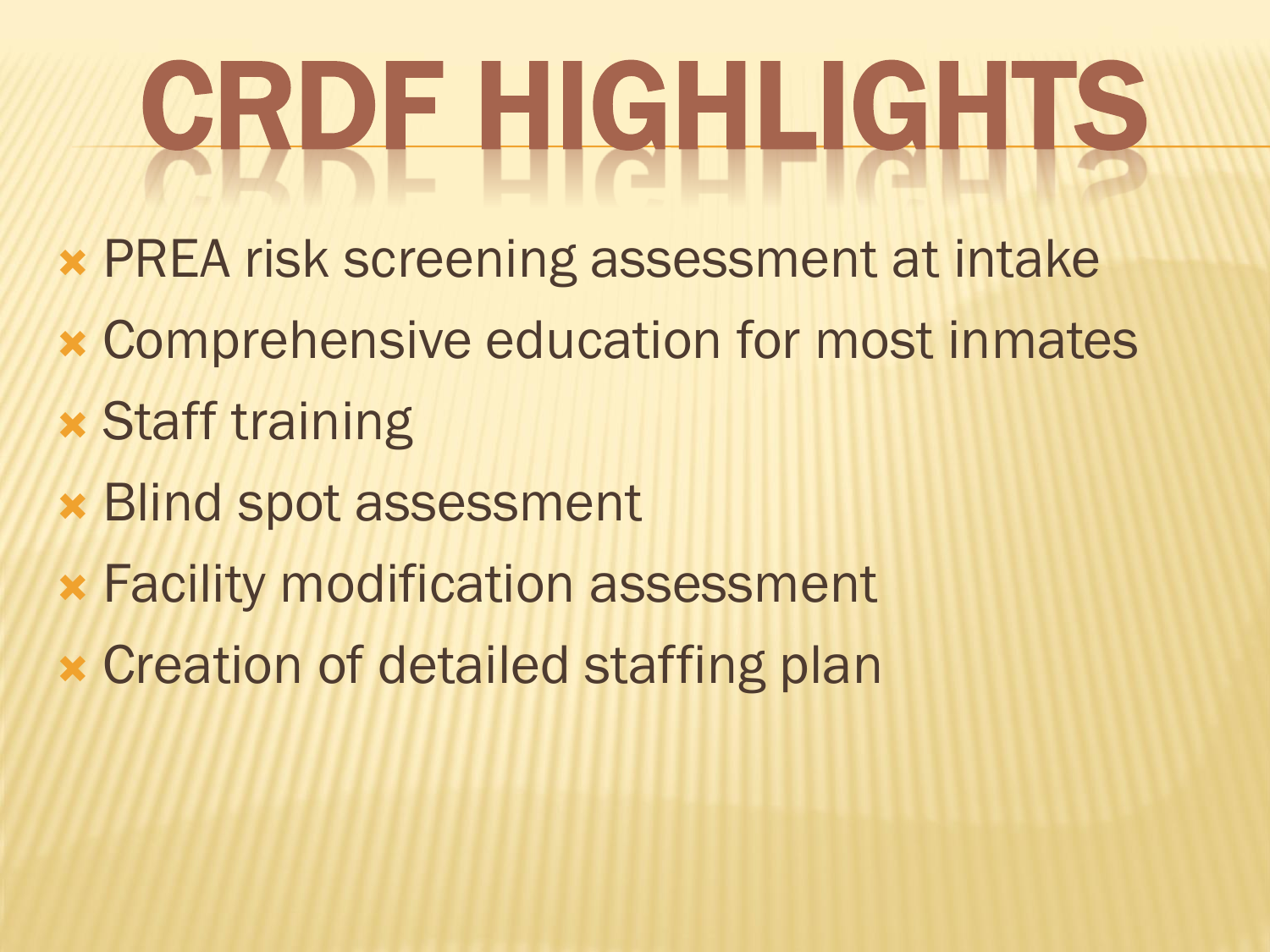## STAFFING ANALYSIS

 § 115.13 (a) requires facility-specific staffing plan.

 CRDF had staffing expert – Rod Miller – on-site 10/6-10/11 and returning 10/27-11/1 to prepare staffing and vulnerability analysis specific to CRDF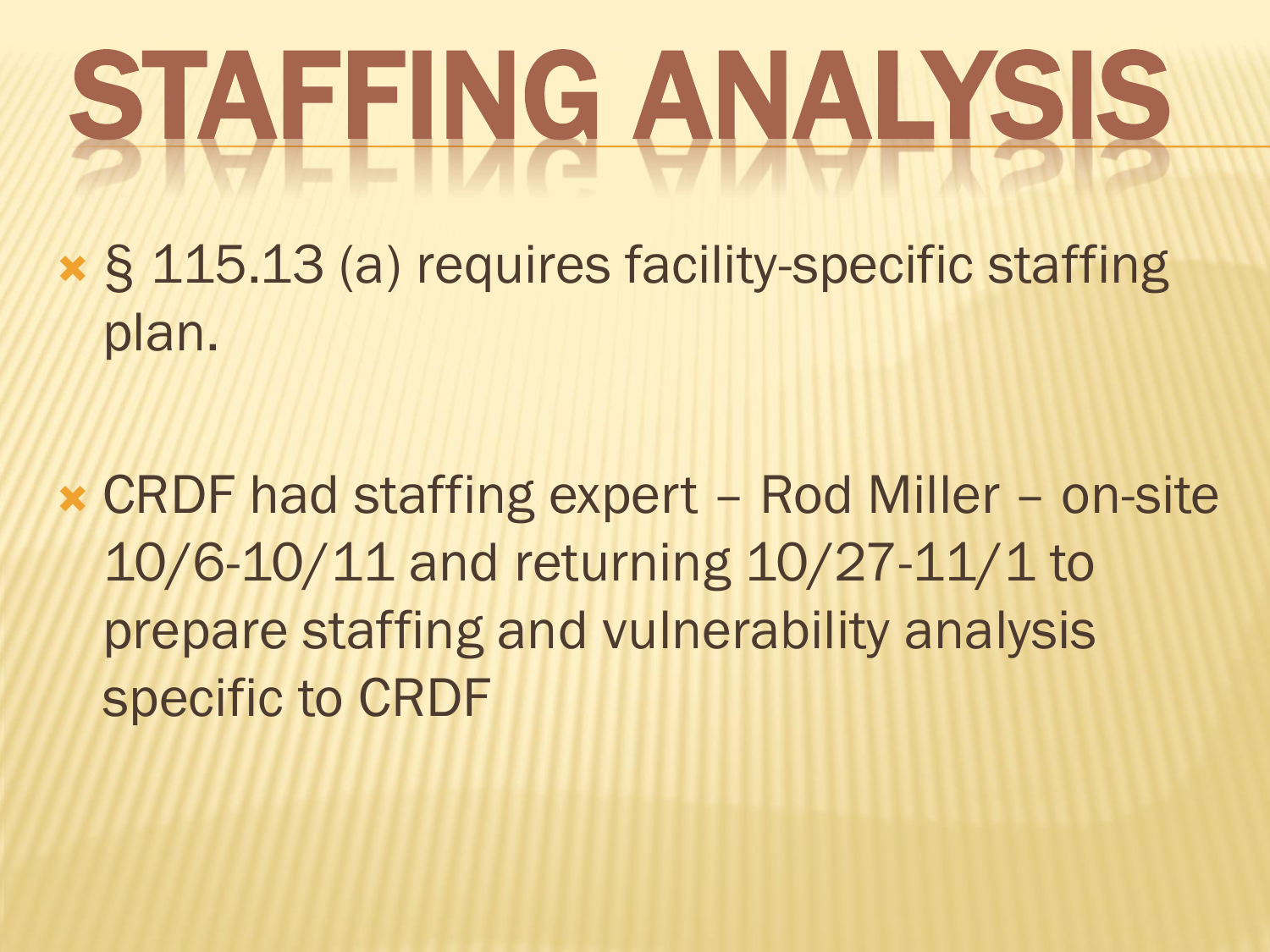# AGENCY HIGHLIGHTS

- PREA Coordinator with sufficient time/authority
- Hiring of Assistant Director/PREA Unit
- Criminal background checks for all employees, volunteers, & contractors
- Extensive PREA training incorporated into Jail Ops for new deputies
- PREA Coordinator consulted during facility modifications / new construction